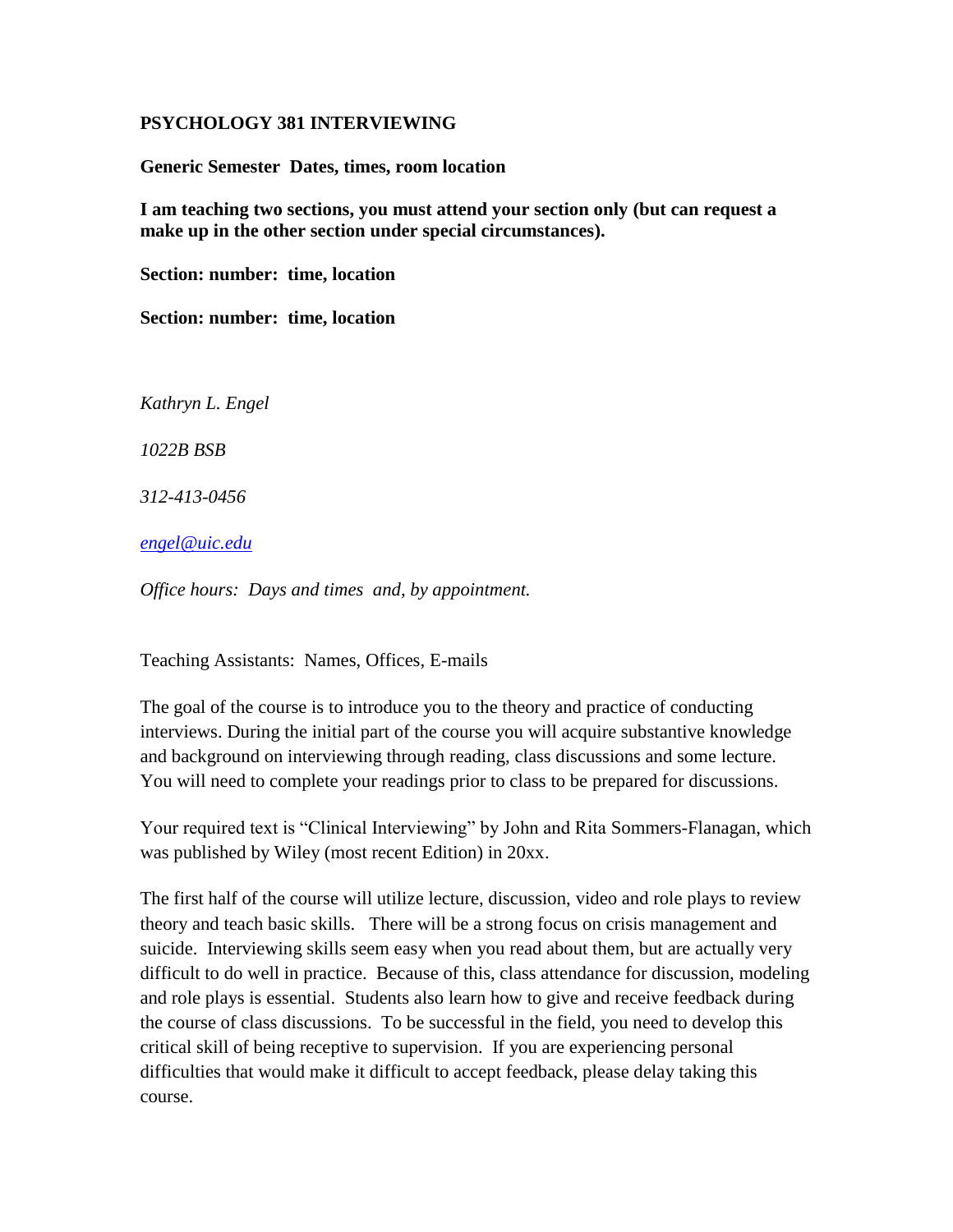I have been trained in Inter Group Dialogue and was on the Provost's Advisory Committee for introducing Inter Group Dialogue training t incoming freshman. Many of you may have had this training. In interview we use a higher level of cultural training in a format specific to training interviewers. We will have training in cultural competence where you will present your own culture to both examine norms and more importantly highlight the difference between norms and each individuals. For our cross-cultural work, we have two books, both edited volumes with multiple chapter authors representing diverse cultural competencies. You must be prepared to present about your own cultural background to openly examine your biases. You are not restricted to ethnicity but may look at any identity, e.g., social economic status, LGBTQ communities, Military Culture or any other group that you identify with for your presentation. You are not restricted to these sources but if you decide to use other sources please meet with me to approve sources. There are two copies of both edited volumes on reserve at the library under my name:

### [Ethnicity and family therapy / edited by Monica McGoldrick, Joe Giordano, Nydia](http://vufind.carli.illinois.edu/vf-uic/Record/uic_1869153)  [Garcia-Preto.](http://vufind.carli.illinois.edu/vf-uic/Record/uic_1869153)

[Practicing multiculturalism : affirming diversity in counseling and psychology / edited by](http://vufind.carli.illinois.edu/vf-uic/Record/uic_2783086)  [Timothy B. Smith.](http://vufind.carli.illinois.edu/vf-uic/Record/uic_2783086)

The cultural training component of the course achieves two goals simultaneously. We examine culture and each student advances developing self-knowledge (a requisite skill for interviewers), and at the same time the class members listen and can only respond using our interview skills. We are practicing skills during these presentations as active listeners. Class members practice their interview skills listening to one another in a safe and nonjudgmental atmosphere.You will also acquire the basic interviewing skills in class through additional demonstrations, role-plays and out of class "homework" practice exercises with your classmates.

Once you have demonstrated mastery of the basic skills of interviewing by 1) passing the midterm test, and 2) reaching a minimum criterion of demonstrated skill in role-plays, you will conduct practice interviews.

Practice interview will consist of conducting four practice interviews: two individual interviews each with a male and two with a female who volunteer for this experience. Volunteers are recruited by all class members recruiting from the community, e.g., friends and family. You will also prepare reports on each of your two interviewees following a format that will be handed out in class and posted on the class website.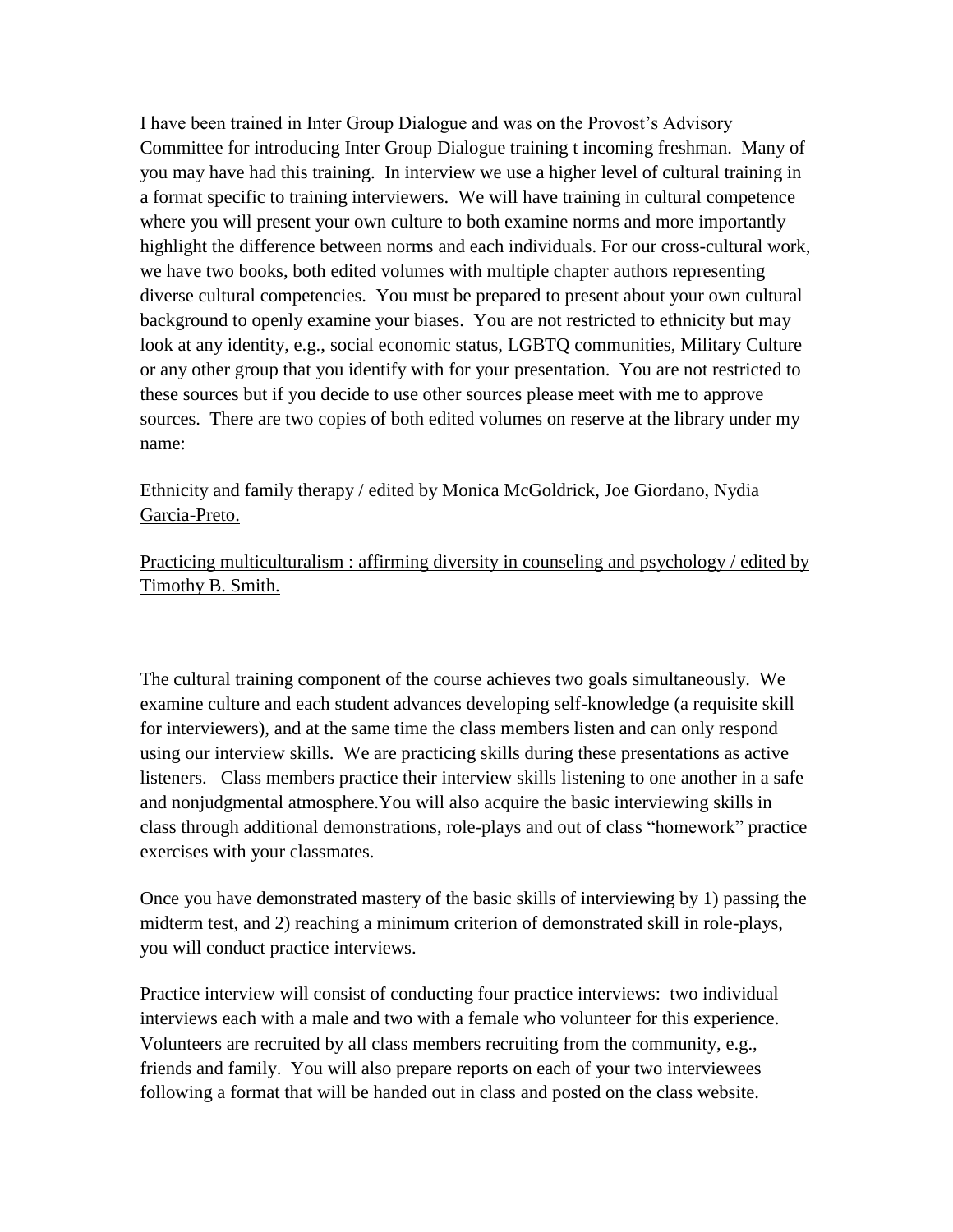The course grade will be determined by:

| Essay Midterm Exam                                                               | 30% |
|----------------------------------------------------------------------------------|-----|
| Interviewing Skills                                                              | 25% |
| Two written interview reports                                                    | 20% |
| Participation in class discussions, Role-plays, and receptiveness to Supervision | 25% |

### Course Reading Schedule

| Week           | <b>Chapters from text</b>                                                                                                                                                       |
|----------------|---------------------------------------------------------------------------------------------------------------------------------------------------------------------------------|
| $\mathbf{1}$   | Chapter 1, read about your culture(s)                                                                                                                                           |
| $\overline{2}$ | Chapters 2,3                                                                                                                                                                    |
| 3              | Chapters 3,4                                                                                                                                                                    |
| $\overline{4}$ | Chapters 5,6                                                                                                                                                                    |
| 5              | Chapters 7,8                                                                                                                                                                    |
| 6              | Chapters 9,10                                                                                                                                                                   |
| 7              | Chapters 11,12                                                                                                                                                                  |
| 8              | Chapter 13                                                                                                                                                                      |
| 9              | Review and Midterm date                                                                                                                                                         |
| 10             | Retake week: If midterm grade is below a minimum, C student must<br>retake exam to obtain the minimum C in order to proceed with<br>interview training. Prepare for Interviews. |
| 11             | Class will meet once this week on date. The second class will be each<br>student reserving two extra hours for Practice Interviews in 2037 BSB                                  |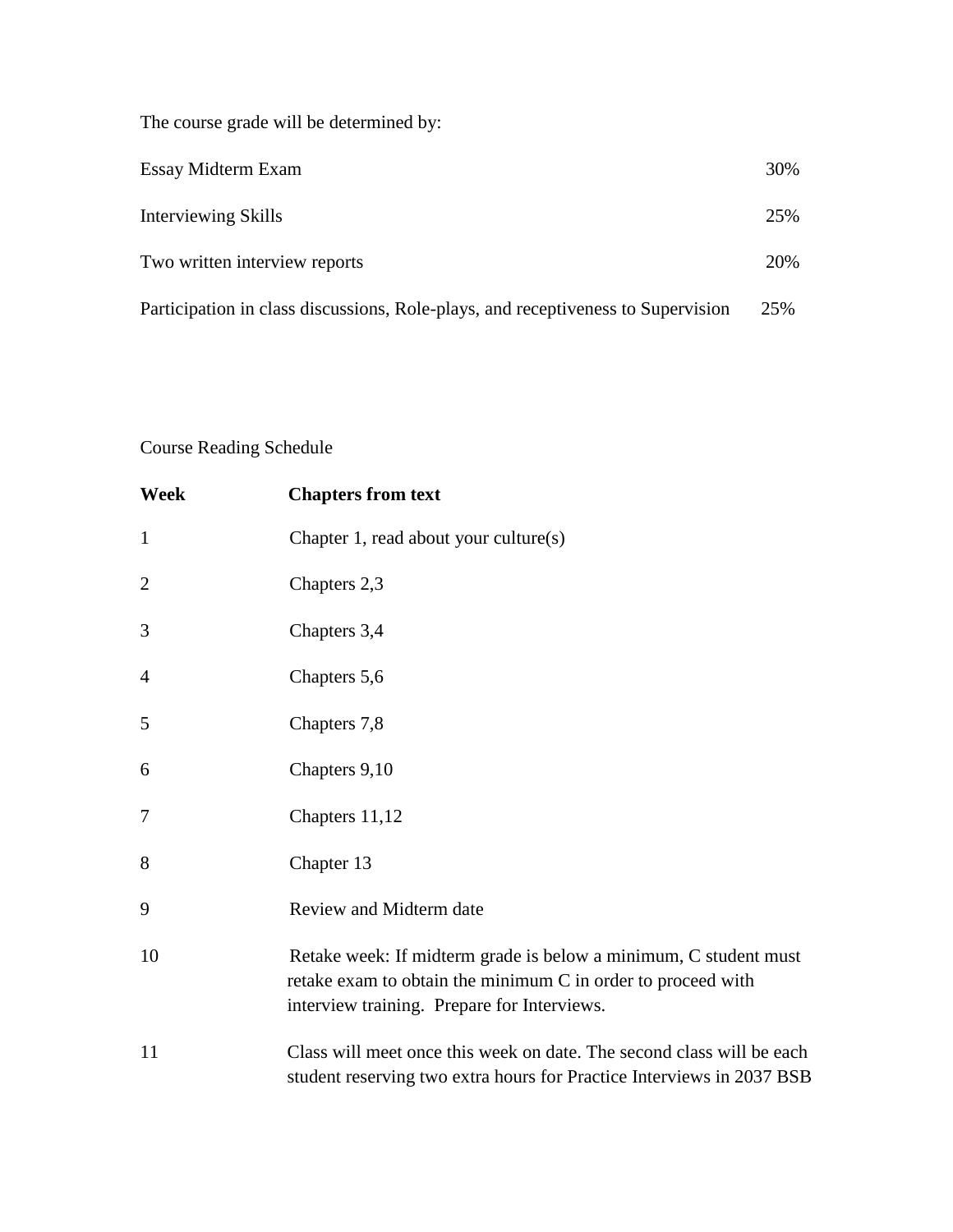| 12 | Class will meet once this week on date. The second class will be each<br>student reserving two extra hours for Practice Interviews in 2037 BSB                                                               |
|----|--------------------------------------------------------------------------------------------------------------------------------------------------------------------------------------------------------------|
| 13 | We return to meeting for both classes. Save time to complete late/no<br>show interviews, TAs will make time available to observe these days.<br>Interviewing Couples and Children and Writing Intake Reports |
| 14 | Interviewing in Industrial and Organizational Settings                                                                                                                                                       |
| 15 | Final Interviewing Reports due in Class the last day.                                                                                                                                                        |

No form of academic dishonesty will be tolerated. This includes, but is not limited to: (a) copying the words of a fellow student or of any other author in your written work, (b) cheating on an exam by using any form of unauthorized written notes or articles or by using information from another student, (c) telling the professor that your dog ate your homework when he didn't, etc. Without exception, students who cheat in any way on any assignment will receive an automatic "F" for the course and they will be the subject of formal judicial charges (see UIC Student Disciplinary Handbook for details).

Accommodations will be made for students registered with the UIC Office of Disabilities.

**If you have a disability, we will provide all accommodations that you require. Please contact the Office of Disability Services and they will give me a confidential letter detailing the accommodations that you require and I will insure that they are provided to you in a confidential and sensitive manner.** 

**Contact Information**

**1200 W. Harrison St. Room 1190 SSB (MC 321)** 

**Chicago, IL 60607**

**(312) 413-2183 Voice** 

**(312) 413-0123 TTY**

**(312) 413-7781 FAX**